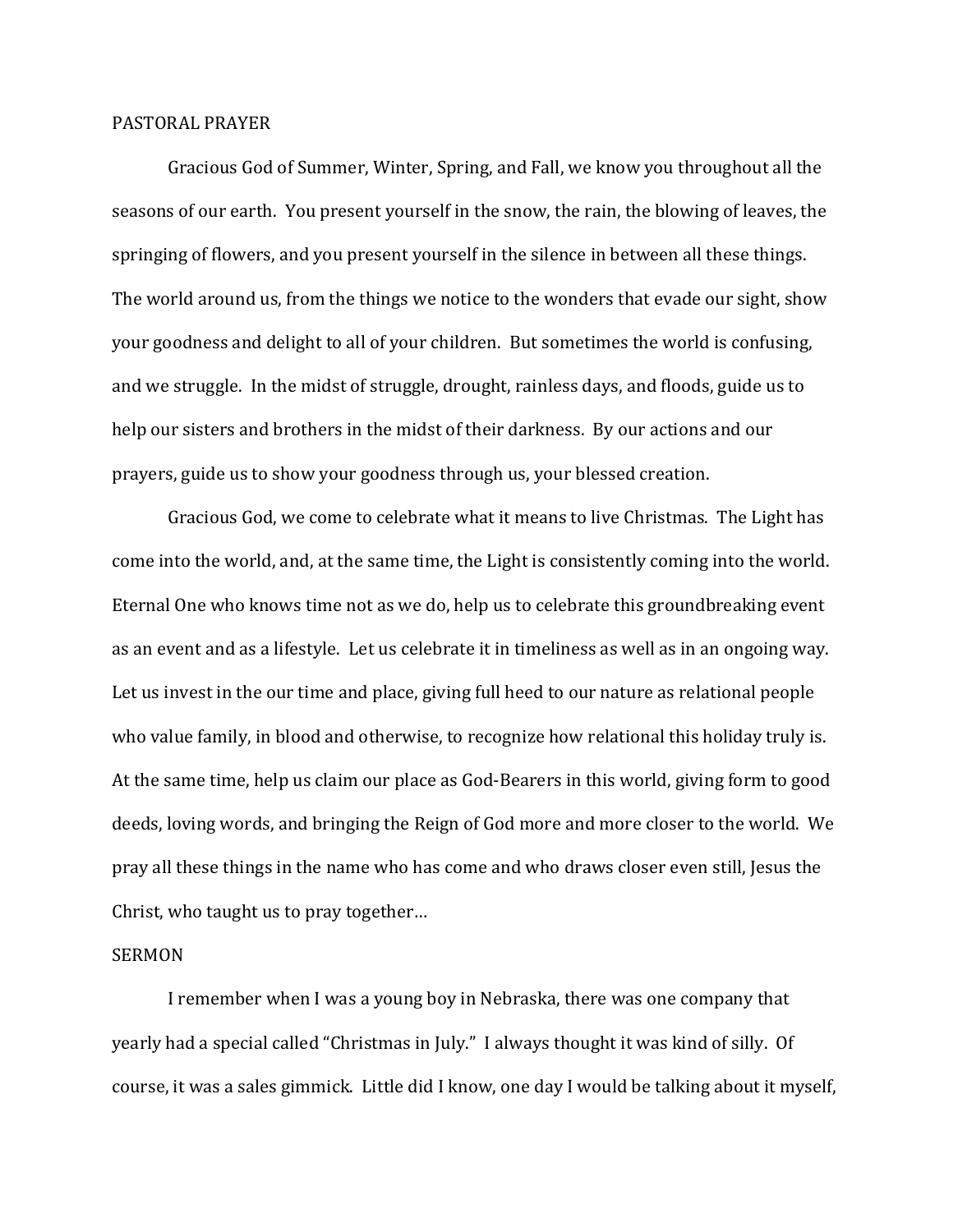but I'm not going to offer you special discounts on TVs or sofas. This is no gimmick; this is a calling to look at something that we find so normal in a different way. Today, we move into the next great church season: the season of Christmas. By the liturgical calendar, do you know how long we celebrate the season of Christmas? You may have heard a song about it. Yes, there are 12 days to the Christmas season, beginning with Christmas Day and ending with the day of Epiphany.

 If you remember my sermons from last Christmas, and yes, you should be taking weekly detailed notes, Christmas can easily be dishonored when we consider it a one-day present and food fest. Indeed, if you are taking notes, you should know that I find most cultural interpretations of religious holidays to be…mostly worthless. Afterwards, there is nothing but let-down. If we buy into that mentality, then we have bought into the cultural Christmas, which is Christmas that is fixed in one day. There is another celebration of Christmas, one that is timeless and timely, that does and does not hold the bounds of a certain time of year. Although we as Christians recognize the Christmas season as a time of special holiness, that season is the one-time recognition of the event and mentality that should come throughout the year. Jesus Christ has come. Jesus Christ has come in the past. Jesus Christ is here. Jesus Christ is yet to come. In the beginning was the Word, but the Word abides still. We won't talk about the details, which are better reserved for the holiday, but let's look at the spirit of the holiday. Let us look again at what Christmas means to us as a people of faith. We'll look at why that is so chronologically and more spaciously, as we are both bound and not bound by time in our celebrations of the Christmas holiday.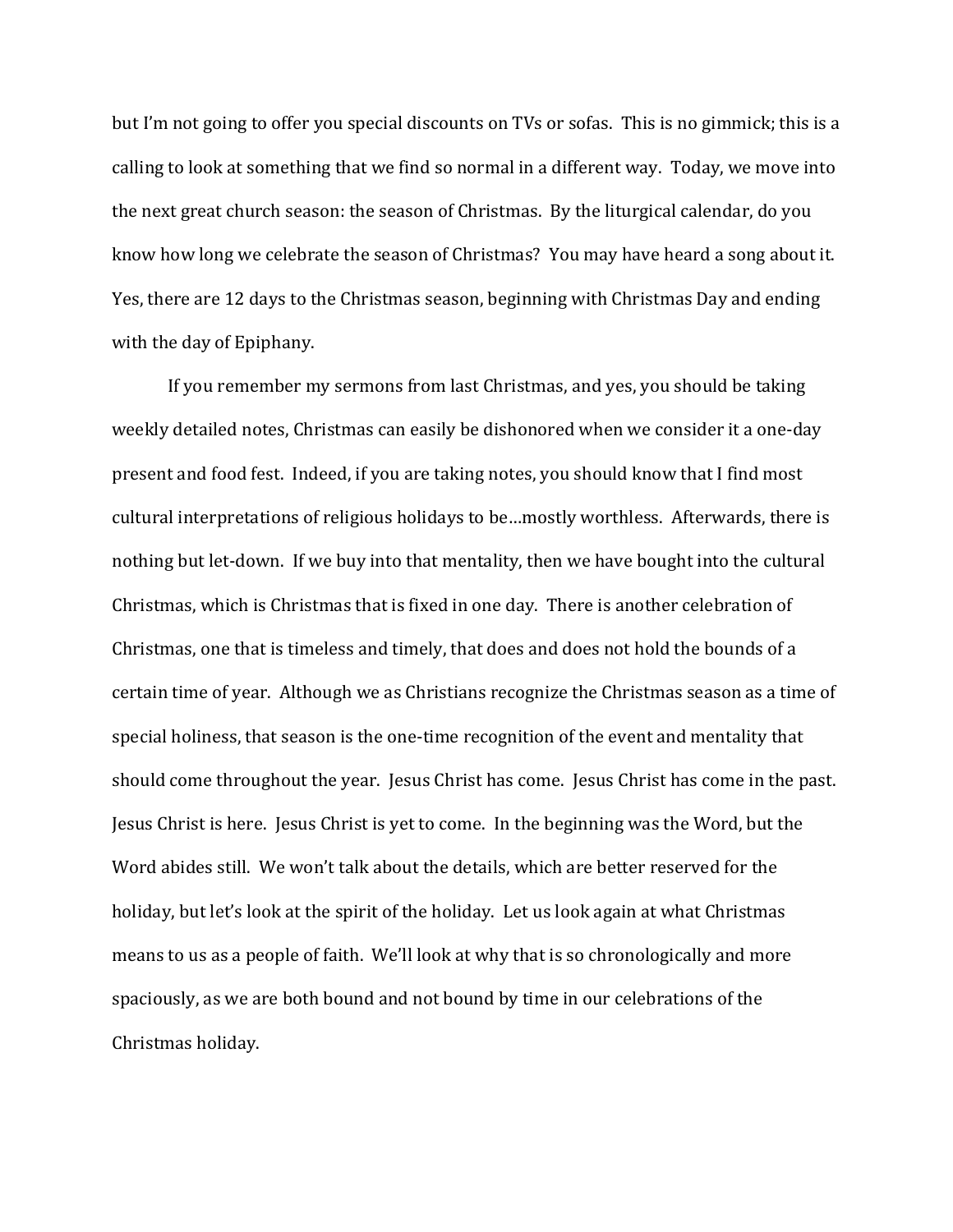As we think about Christmas as a season and section of time, I can't help but look back at my celebrations of Christmas as I grew up. We would celebrate every Christmas Eve at my Great Aunt's house in Bellevue, NE. We would enjoy a great traditional dinner of ham and turkey, then follow it up by sitting around in the living room and hearing the story of Christ's birth from the book of Luke, the same one we read today. When I was very young, my Uncle Bill or my Uncle Kurt would read the story; when I got older, I was assigned the task. We would sing a verse of "O Come All Ye Faithful," then dive into the child's greatest part of Christmas: the presents. I always hoped to get a new football jersey as my cornerstone gift, especially when I was older. When I was very young, my grandfather would pass them out, one at a time. When my grandfather passed in 1996, my Uncle Bill became the one to pass out the gifts. After there were many new possessions to each of our names and the large black trash bags full of wrapping paper, we could finally go down to the basement where "Santa" had come and left us something great. When I was really young, that was the "big present," usually a great LEGO model or an action figure play set. As I got older, the journey to the basement held smaller gifts, more symbolic of my younger journey to the basement. After that, it was retiring back to the dinner table for dessert, usually the always-famous Lithuanian tort or the newest big chocolate cake that was always the popular one.

The last time we did this all together was Christmas 2008. In 2009, we were snowed out. By 2010, we had to take our Christmas celebrations to my Grandmother's house nearby, because my Great Aunt Ruth couldn't live in her house alone anymore. By Christmas 2012, those traditions were all done. My Uncle Bill, who took care of my Grandmother and Great Aunt, had unexpectedly passed, and this last year, Great Aunt Ruth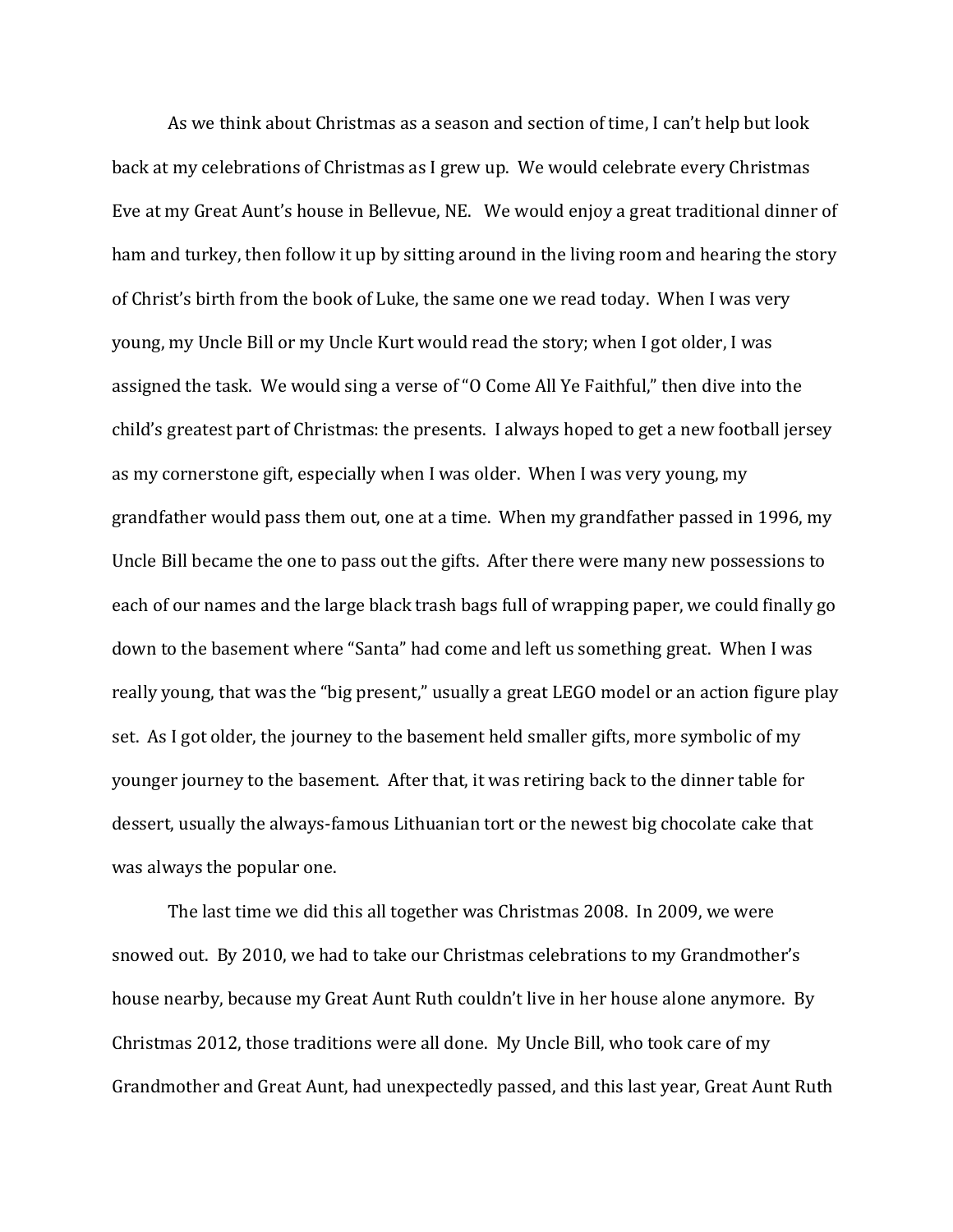went to be with her creator as well. I will never again experience those Christmas traditions as they once were. Uncle Bill will never pass out the gifts again, Great Aunt Ruth won't be there anymore, and Great Aunt Ruth's House has been sold. My grandmother has begun a new tradition of spending Christmas with family in New Zealand, where it is much warmer. I mourned for these changes a lot this last year, not spending Christmas in Nebraska, even while I was excited to form new traditions with my soon-to-be wife. When I look back at these things, I don't necessarily miss the food, the Lithuanian Tort, or the presents. I miss being in that house at that time with those people and anticipating another Christmas together. What this ultimately affirms to me is that Christmas is about family and friends. Christmas is about a time set aside on everyone's calendar of intentional connection with those we love most. All too often, we are too busy to step out of the daily routine and take hold of what is most important in our connections with others. It is, just as we talked about with Advent's idea of anticipation, seizing the present and holding it as precious. The now will never come again, and who knows how long our traditions will last.

It all leads back to the birth of a child that still affects us today. In a way, this was God's declaration of family and relationship. God appears to us in human form, feeling our pains and knowing our joys. God becomes us so God can relate to us more fully. While Western Christianity interprets the incarnation much more as God coming down to us, I find I like the Eastern tradition better. In that interpretation, God is bringing creation up, sanctifying creation and us with it. By the Incarnation of Christ into human form, we become more holy. By sending the Son of God, we claim that we are children of God as well. We treasure our family, whether or not they share the same name or the same blood. We treasure them, through all those times we love our family and all those times we'd rather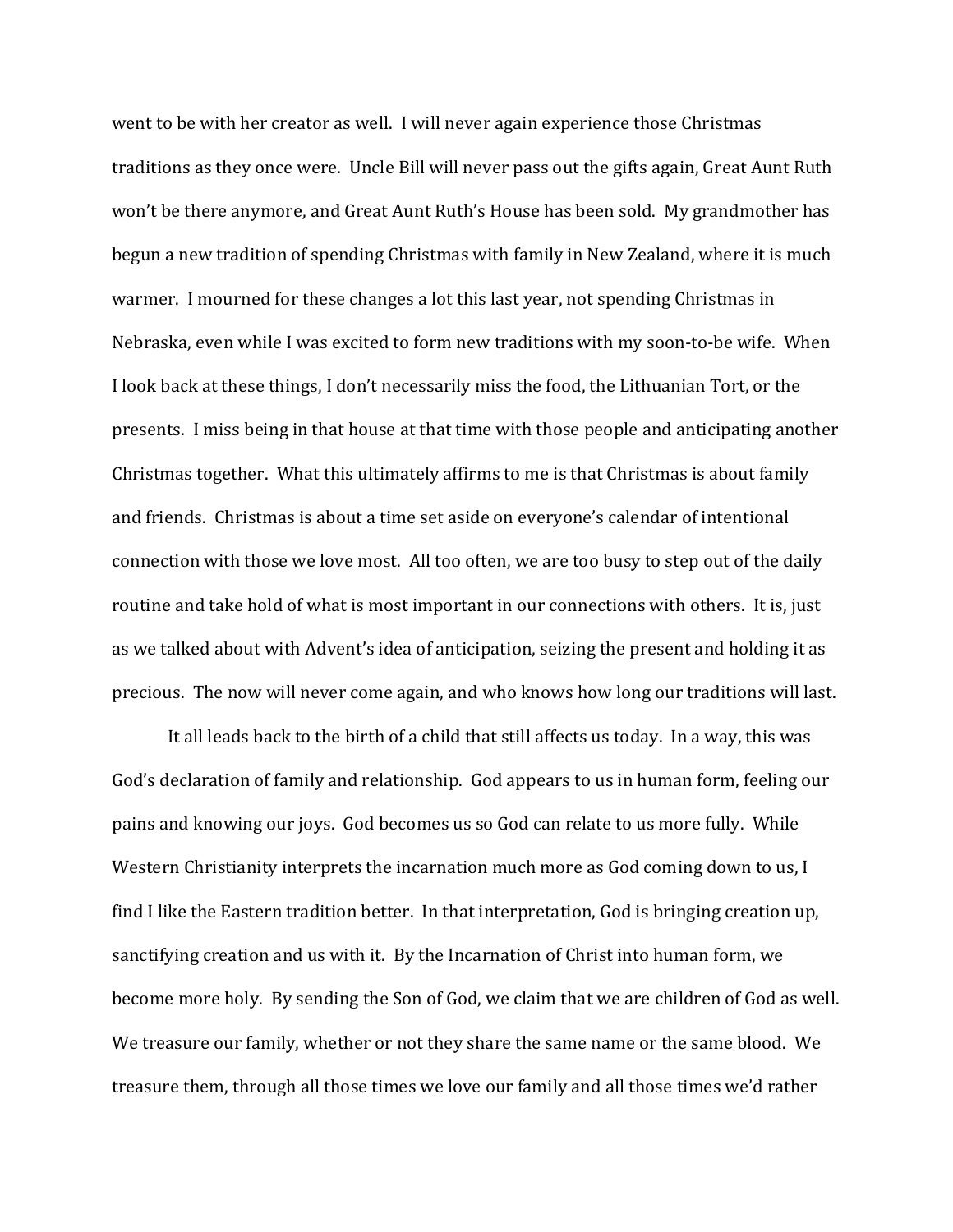not be around them. There are times we find them beloved and times we find them an annoyance. Nevertheless, through the greater community that has become family, truly related or not, we come to understand that the basis of God's contact and love with us is connection. Through this connection, we are never disappointed, with God and with family that shares and doesn't share true relation.

Although we celebrate Christmas on December 25th, the date may do us a disservice if we look at it as the one date that Christ came to earth. Let's step back for a brief history lesson. Back in the day, say about a few centuries ago, the early Christian decision makers were trying to figure out how to fix a time when we could all celebrate Christ's birthday. At the same time, there were these people called pagans that celebrated other holidays. One of them was the Winter Solstice, the shortest day of the year, usually around the 21st or 22<sup>nd</sup> of December, which recognized the rebirth of the Sun. In order to draw those pagan folks more easily into the Christian practice, December 25<sup>th</sup> over time became the official recognition of the birth of Christ. In the first Back to the Future movie, Doc Brown inputs "December 25, 0000" into his time machine and says that they could go see the birth of Christ. Quite faulty. In actuality, Jesus was probably born in March or April around 4 to 6 BC, according to archaeologists. After all, in the Middle East at that time, shepherds would not be out with their flocks in the midst of December. December 25 is the day we celebrate it together, but because it is probably not the historical day, it opens our spirits to seeing the life of Christmas beyond that date.

Let me ask you an honest question: do singing songs of Christ's coming make us feel uneasy today? On the one hand, yes, it should feel a bit uneasy or, at least, a little out-ofplace. We associate them with a time in December when there is most likely snow on the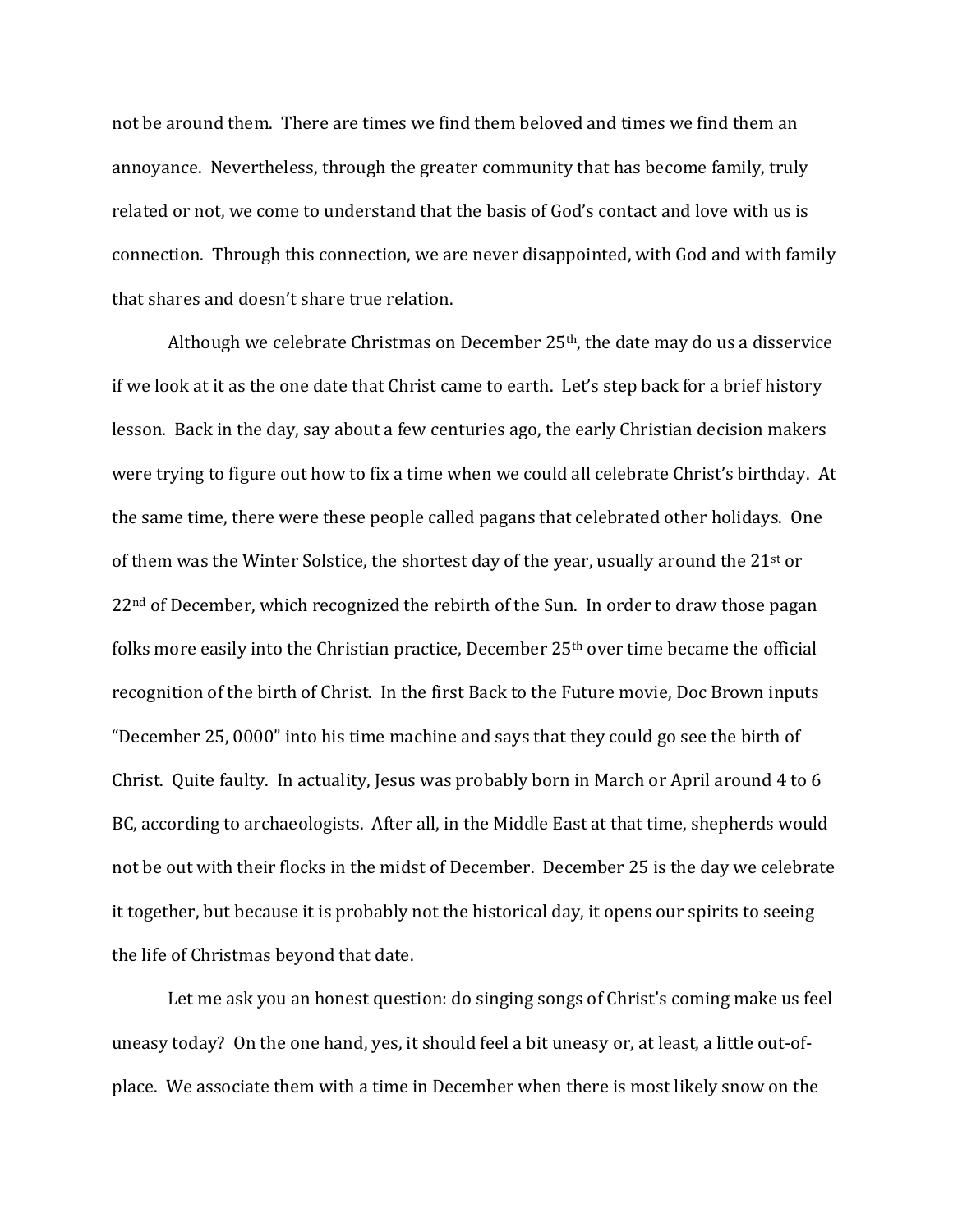ground and temperatures that require multiple layers. As for us, any ice melts within about 10 seconds outside today, and multiple layers will make you sick. On the other hand, we sing about the coming of Christ. We can recognize the coming of Jesus Christ to earth as an event that happens time and time again. We can and should sing of Christ's coming today because Christ is coming into the world, one day, one action, one loving word at a time.

As we look at timelessness, we must return to the beginning of John. We believe that "In the Beginning was the Word, and the Word was with God, and the Word was God." But this passage is not necessarily just about Christmas; it has farther-reaching implications. This is a passage that exists outside of time and space, speaking about God and God's deeds from our understanding of the beginning. In this way, the Word is not coming into the world at one time but consistently coming into the world. The season of Christmas is a season because Christ came into the world in one event. The ongoing celebration and understanding of Christmas is necessary because we are continually bringing Christ into the world when we act as the Body of Christ.

As always I want to draw a connection to my most favoritest scripture of all time: 1 Corinthians 12. We are the Body of Christ; we are the hands and feet and heart and mind, all the sinews, all the strength, all of the spirit, of Jesus Christ that is in the world today. We are how Christ comes into the world consistently. The Eastern Orthodox church has a special Greek word for Mary, the Mother of Jesus, that we ourselves can adopt today. I read about it for the first time in Kenda Dean and Ron Foster's book The God-Bearing Life. We are theotokos: we are God-Bearers. Just as in the Birth of Christ so many years ago, we name it today: we are God-Bearers. We bring Jesus into the world today through our loving words and actions just as Mary brought the physical Jesus to earth. Christmas as an